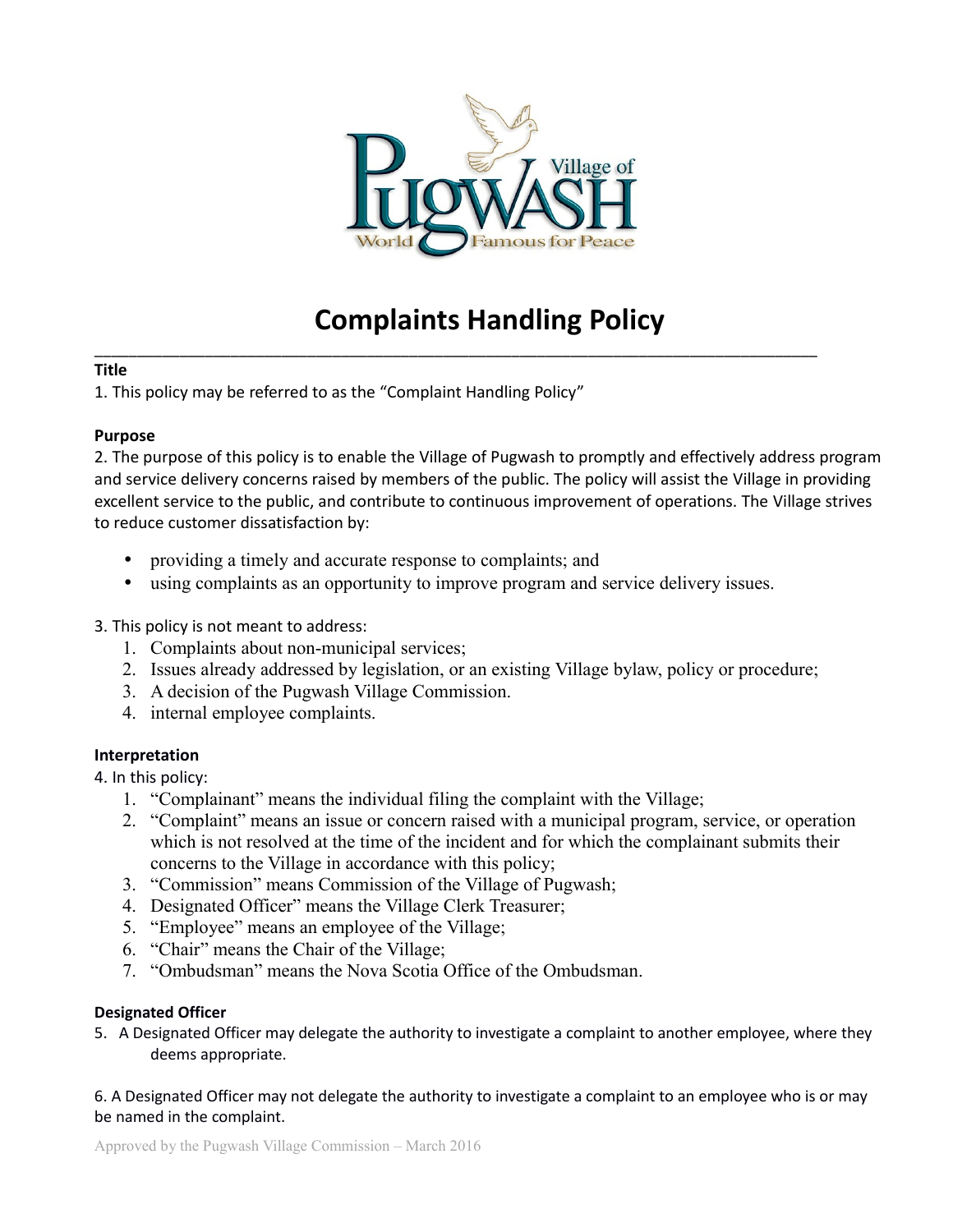7. If a complaint is made against the Designated Officer, the Chair shall review the matter and may:

- 1. Refer the matter to or consult with another employee;
- 2. Consult with the Commission
- 3. Consult with legal counsel; or
- 4. Refer the matter to the Ombudsman.

### **Frontline Resolution**

8. It is the responsibility of the complainant to attempt to resolve concerns by dealing with the employee(s) directly involved with the issue where appropriate.

9. It is the responsibility of all employees to attempt to resolve issues or concerns before they become complaints, and identify opportunities to improve municipal services.

# **Filing a Complaint**

10. Where frontline resolution cannot be achieved, complaints should be submitted to the Designated Officer and include:

- 1. The name, phone number, e-mail address, and mailing address of the individual submitting the complaint.
- 2. The nature of the complaint including the:
	- a. background leading to the issue(s);
	- b. date(s), time(s) and location(s) of the incident(s); and
	- c. name(s) of any employee(s) previously contacted regarding the issues(s); and
	- d. Any action(s) being requested of the Village.
- 3. Complaints may be submitted on the form provided in Schedule A.

# **Receipt and Acknowledgement**

12. The Designated Officer shall acknowledge in writing that the complaint has been received within five business days of receipt of the complaint.

# **Investigation**

13. The Designated Officer shall review the issues identified by the complainant and in doing so may:

- 1. Review relevant village, municipal and provincial legislation;
- 2. Review the Village's relevant policies and procedures;
- 3. Review any existing file documents;
- 4. Interview employees or members of the public involved in the issue;
- 5. Identify actions that may be taken to address the complaint or improve municipal operations; or
- 6. Take other actions the Designated Officer deems expedient to resolving the matter.

14. The Designated Officer shall maintain a file of the complaint in compliance with the Village's records management policy.

# **Decision**

15. Within 30 calendar days of receipt of a complaint the Designated Officer shall provide a response in writing to the complainant. The response shall include:

1. Whether the complaint was substantiated,

Approved by the Pugwash Village Commission – March 2016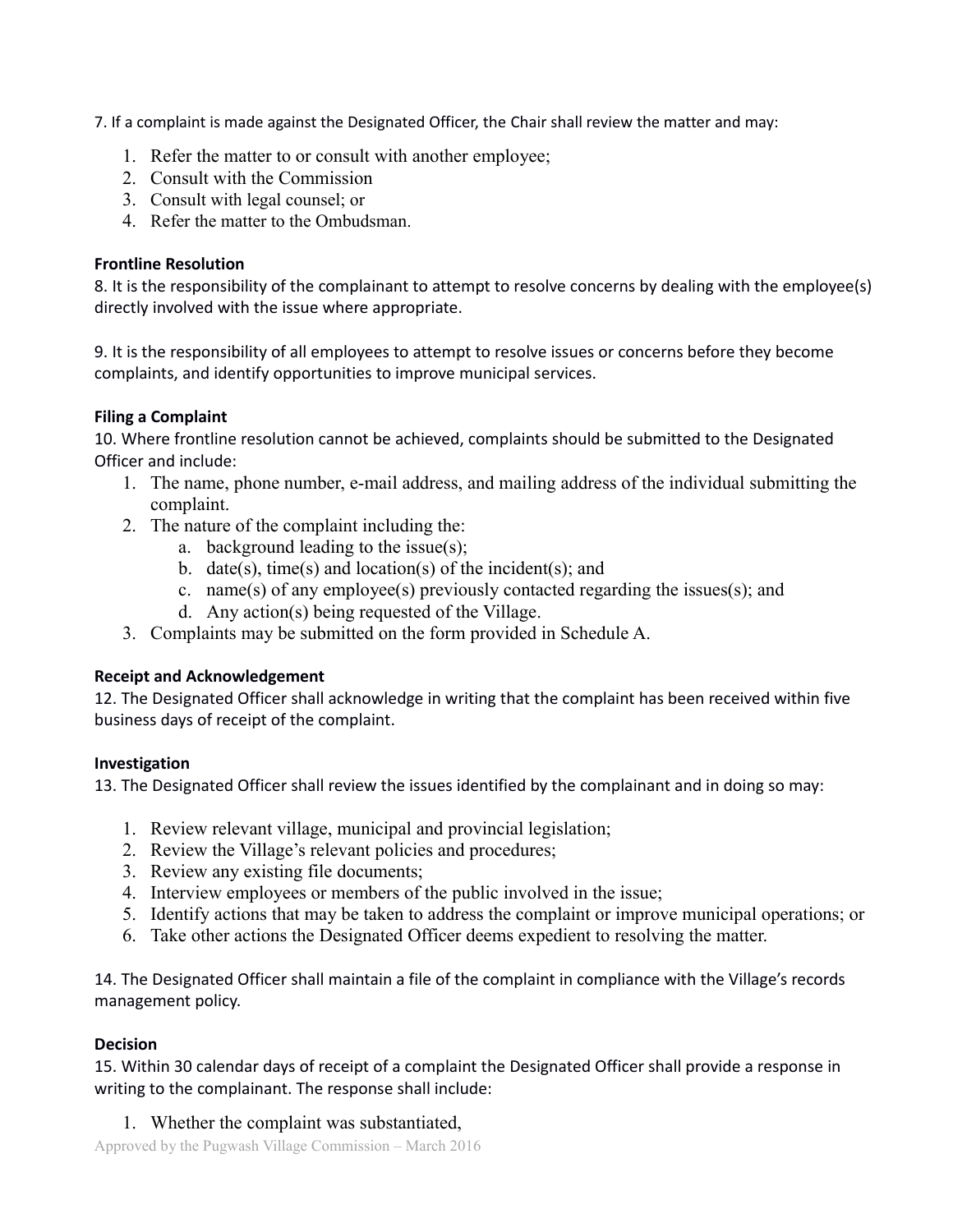- 2. If the complaint is not substantiated, the Designated Officer shall provide reason(s) for their decision.
- 3. Any actions the Village has or will take as a result of the complaint.

16. If the Designated Officer is unable to provide a response within 30 calendar days¸ they shall notify the complainant of the delay and provide an estimate of when a response will be provided.

18. Decisions made by the Designated Officer may not be appealed to the Pugwash Village Commission.

### **Complaints Regarding Staff/Services Contracted by the Village of Pugwash**

19. Complaints regarding staff members that are employed by a service provider contracted by the Village shall be subject to the policies of that service provider and not that of the Village.

20. Complaints regarding services provided by a service provider contracted by the Village of Pugwash shall be handled in accordance with this policy, and may also be subject to any complaints policies and procedures employed by that service provider.

#### **General**

21. Forms of correspondence and notices here above may be amended and adapted as appropriate.

22. Copies of all correspondence and notices shall be retained in the complaint file.

23. Where appropriate, copies of correspondence shall be placed in the personnel file of the subject of the complaint.

24. Communications with a complainant **shall not** provide details of disciplinary measures imposed on any employee.

25. All notes and correspondence shall be dated and identified by author.

26. The Designated Officer or their delegate shall make dated records of any communications and attempted contacts with complainants

# **Schedule A – Complaint Form**

| Name        |  |
|-------------|--|
| Home Phone  |  |
| Cell number |  |

Approved by the Pugwash Village Commission – March 2016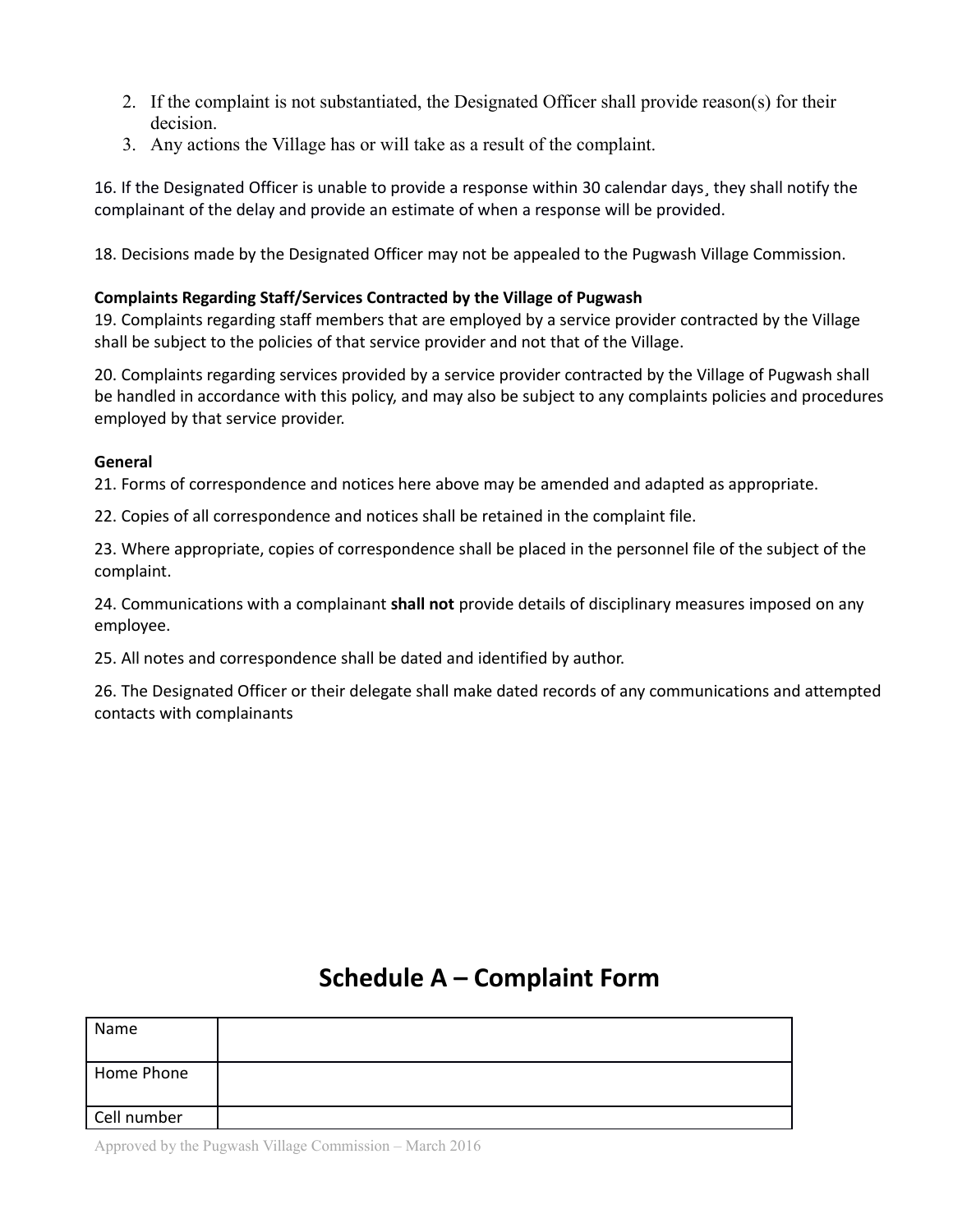| Work Phone      |  |
|-----------------|--|
| e-mail address  |  |
| Mailing address |  |

*What is your complaint? Please include relevant date(s), time(s), location, and background information, including municipal employees you have contacted regarding this matter. Additional space is available on the back of this form. Additional information, such as relevant photographs, can be attached to this form.* 

*How could the situation be improved?*

*Thank you for taking the time to explain your concern. We will provide a response to your concern within thirty (30) calendar days of receiving your complaint. If you have any questions about the process, please contact the Municipal Clerk/Treasurer at 902-243-2946*

# **Schedule A – Complaint Form**

# Additional Information